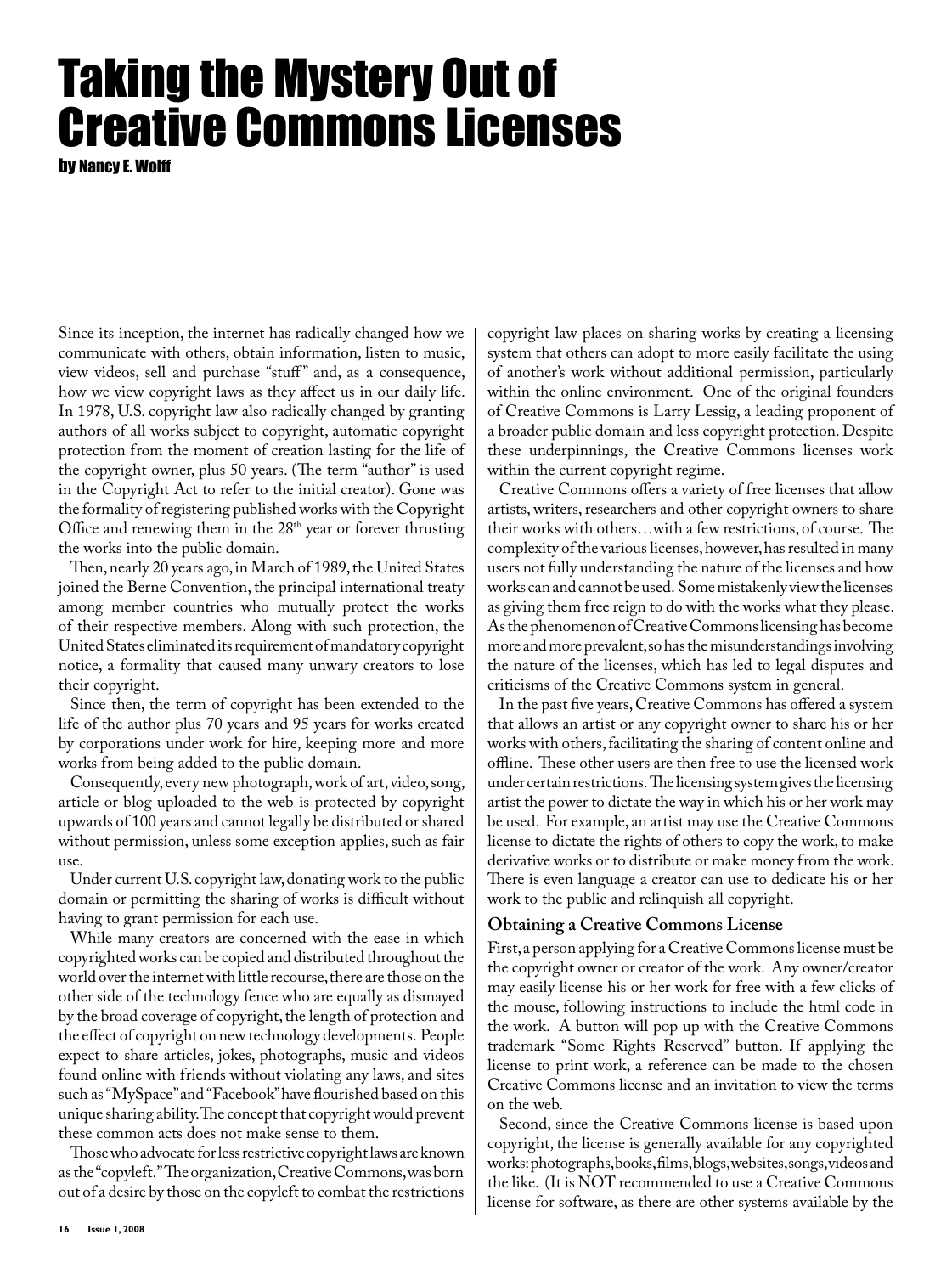Free Software Foundation or Open Source Initiative that are more appropriate.) The level of protection granted and the degree of restrictions available for offline and online works are the same.

Next, it is important to note that all Creative Common licenses are non-exclusive. In other words, the owner may still enter into an agreement or other license with another party despite the existence of the Creative Commons license.

Finally, the owner should be aware that the license may not be revoked. One can stop offering the work under a Creative Commons license at any time, but anyone who has used the work under the license cannot later be stopped from using the work within the bounds of the license. All works covered by the Creative Commons license will contain a notice to alert other artists/companies who may want to use the work. It is also worth noting that these licenses can be obtained by an artist in many jurisdictions throughout the world.

## **The Types of Creative Common Licenses**

There are six main types of licenses. Each involves one or more of the following four categories: Attribution, Noncommercial, No Derivative Works and ShareAlike. The differences between these licenses are based upon legal concepts and, as such, the concepts initially appear much more complex than they actually are.

Licenses requiring Attribution allow others to copy, distribute, display or perform the work and make derivative works based upon the work so long as credit is given to the original artist. Although U.S. copyright laws do not require credit, many other countries have laws known at "moral rights" that require attribution to the author and protect the integrity of an artist's work. In the United States, credit can be required by agreement, and many are comfortable sharing non-commercial work for free provided credit to the originating author is retained.

With licenses allowing Noncommercial uses, others may copy, distribute, display or perform the work and make derivative works only if the use is for noncommercial purposes.

Under the No Derivative Works condition, others may not create derivative works based upon the original work. Derivative Works is a term straight from the Copyright Act. It is one of the exclusive rights of the copyright owner and permits the copyright owner to authorize modifications, changes or adaptations to a work. Examples include a movie being made from a book, a collage being made from multiple works of art, a painting made from a photograph or "mashups" of video clips.

Finally, with licenses containing the ShareAlike requirement, others can make derivative works based upon the original work only if they attach a Creative Commons license to their new work that is identical to the license on the original work. The Creative Commons licenses available to an artist involve various combinations of the above scenarios, depending upon what the artist wants to allow others to do with his or her work. Again, the conditions on the particular type of license dictate how others may use the original work.

All the licenses can be expressed in three ways, the first being the Creative Commons Deed, identified by an icon, the second being the Legal Code, or the actual language of the license agreement, and the third being the meta data or the computer readable code that can be added to the user's website. For more information on the license terms go to **creativecommons.org.**  Below is a sample of the main Creative Commons icons that can be found on the site and what they mean:

**Attribution**. You let others copy, distribute, display and (†) perform your copyrighted work—and derivative works based upon it—but only if they give credit the way you request.



**Noncommercial**. You let others copy, distribute, display and perform your work—and derivative works based upon it—but for noncommercial purposes only.



**No Derivative Works**. You let others copy, distribute, display and perform only verbatim copies of your work, not derivative works based upon it.

**Share Alike**. You allow others to distribute derivative (၀) works only under a license identical to the license that governs your work.

## **Creative Commons License and Photography**

When artists choose to obtain Creative Commons licenses for their works, they are allowing others to use the work in ways that U.S. copyright law may not otherwise allow without a contract between the new user and the original artist. In other words, the Creative Commons license allows artists to more freely use and incorporate the works of others into his or her work. For those who prefer a community with an abundance of creative works and artistic wealth, this may be ideal. However, one should keep in mind that by allowing others to use one's work in such a way, one is, in effect, giving up rights that would otherwise be in the work. Looking at this from another perspective, you are providing protection to those who want to use your work to create their own new work.

While many popular community sites have adopted the Creative Commons licensing project—such as Flikr and Wikimedia, as well as some libraries, scientific journals and independent music sites—many photographers remain skeptical of the Creative Commons license for various reasons. Those who intend to earn income from photography need to retain the right to license images for commercial use. While there are definitions within the Creative Commons legal license—for example the definition of "Work" is extensive and even includes "entertainment in dumb show" and a "work performed by a variety or circus performer" —there is no definition of what a "commercial" or "non-commercial" use is. For those familiar with image licensing, a use can be considered commercial if it advertises or promotes a product or service, such as a display on a website, even though there might not be direct commercial remuneration based on the reproduction and display. This can lead to inadvertent misuse of photographs with an "attribution-no commercial use-no derivative use" license by web designers and others who misunderstand the scope of the grant of rights under Creative Commons licenses and believe it gives them broad rights to do what they please without permission.

Under the Creative Commons license, if a user uses a work in a way that is not authorized, that license is automatically terminated. Under U.S. copyright law, any use outside the scope of a license is an infringement of copyright and is grounds for a federal copyright claim. However, in order to bring a claim as a U.S. author, or for any author to receive statutory damages, a monetary award of an amount set by statute, the author is required to have registered his or her work with the Copyright Office. An unsuspecting artist may not be aware of this. There are FAQ's on the Creative Commons site that direct U.S. authors